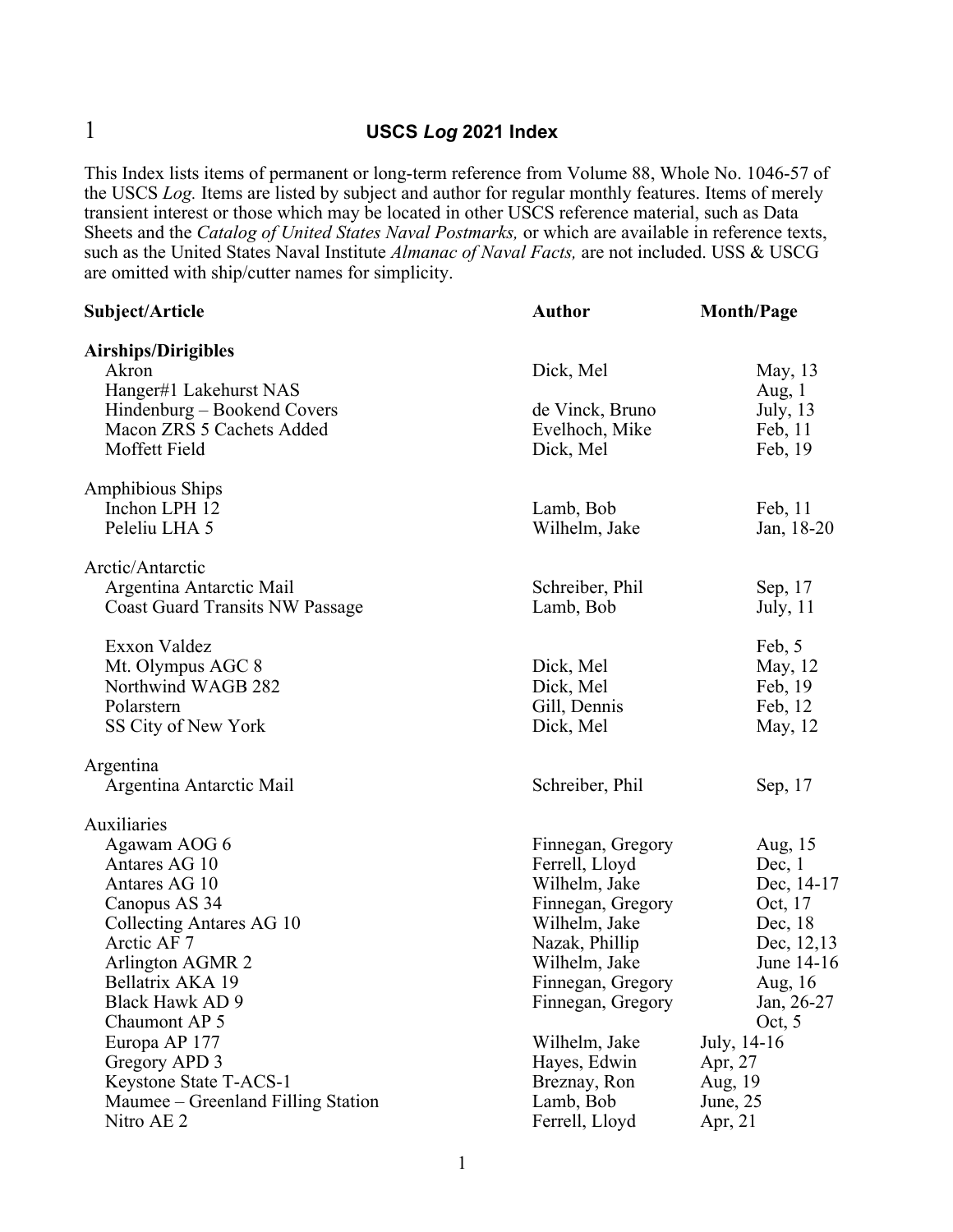| Pocono AGC 16<br>Richard E. Byrd T-AKE 4<br>Rotanin AK 108<br>Salinas AO 19<br>Sepulga AO 20                                                                                                                                                                                                                                                                                                                                                                         | Breznay, Ron<br>Wilhelm, Jake<br>Finnegan, Gregory<br>Finnegan, Gregory<br>Nazak, Phillip                                                                                                                                                                                                                                                                   | Aug, $21$<br>June, 6-7<br>Aug, 15<br>Aug, 14<br>85<br>Dec, 12                                                                                                                                                                                                          |
|----------------------------------------------------------------------------------------------------------------------------------------------------------------------------------------------------------------------------------------------------------------------------------------------------------------------------------------------------------------------------------------------------------------------------------------------------------------------|-------------------------------------------------------------------------------------------------------------------------------------------------------------------------------------------------------------------------------------------------------------------------------------------------------------------------------------------------------------|------------------------------------------------------------------------------------------------------------------------------------------------------------------------------------------------------------------------------------------------------------------------|
| Severn<br>Swallow AM 4<br>US Grant AP 29 – German Konig<br>Virgo AKA 20                                                                                                                                                                                                                                                                                                                                                                                              | Young, John<br>Wilhelm, Jake<br>Finnegan, Gregory                                                                                                                                                                                                                                                                                                           | Mar, 5<br>Sep, $8$<br>Oct, 12-14<br>Aug, 15                                                                                                                                                                                                                            |
| <b>Battleships</b><br>Arizona BB 39<br>Arizona BB 39<br>Arizona BB 39<br>Colorado BB 45<br>Mississippi<br>Missouri BB 63<br>Nevada BB 36<br>New Jersey BB 16<br>Oklahoma BB 37<br>Oregon BB 3<br>Oregon BB 3<br>Oregon – Berthed at Portend<br>Pennsylvania BB 38<br>Pennsylvania BB 38<br>Pennsylvania<br>Pennsylvania BB 38<br>Rhode Island, BB 17<br>Tennessee BB 43 Heading Home<br>Texas BB 35<br>Utah BB 31<br>West Virginia BB 38<br>Wyoming BB 32<br>Belgium | Milstein, Stewart<br>Ferrell, Lloyd<br>Nazak, Phillip<br>Milstein, Stewart<br>Ferrell, Lloyd<br>Hayes, Edwin<br>Finnegan, Greg<br>Ferrell. Lloyd<br>Ferrell, Lloyd<br>Ferrell, Lloyd<br>Dick, Mel<br>Dick, Mel<br>Dick, Mel<br>Breznay, Ron<br>Schreiber, Phil<br>Ferrell, Lloyd<br>Nazak, Philip<br>Finnegan, Gregory<br>Milstein, Stewart<br>Breznay, Ron | Jan, $5$<br>Sep, 18<br>Dec, $5$<br>Apr, 22<br>Dec, 12<br>Sep, 18<br>Aug, 23-24<br>Feb, 24<br>Apr, $1$<br>Mar, 22-25<br>Apr, 20-22<br>Oct, 22-24<br>Feb, 1<br>Feb, 18<br>May, 13<br>Aug, 18-19<br>June, $21$<br>July, 22-24<br>Dec, 13<br>Dec, 26<br>Sep, 18<br>Aug, 20 |
| Leopold                                                                                                                                                                                                                                                                                                                                                                                                                                                              | Schreiber                                                                                                                                                                                                                                                                                                                                                   | July 17                                                                                                                                                                                                                                                                |
| Book Deck, Reviewer Listed<br>Lt. Thomas Heggen - Mr. Roberts<br>Twilight of the Gods<br><b>VADM William Mack</b>                                                                                                                                                                                                                                                                                                                                                    | Finnegan, Gregory<br>Milstein, Stewart<br>Finnegan, Gregory                                                                                                                                                                                                                                                                                                 | Aug, 14-17<br>Jan, 15<br>July, 26-27                                                                                                                                                                                                                                   |
| <b>Brazil</b><br>Independencia                                                                                                                                                                                                                                                                                                                                                                                                                                       | Schreiber, Phil                                                                                                                                                                                                                                                                                                                                             | July, 17                                                                                                                                                                                                                                                               |
| Canada<br>Skeena                                                                                                                                                                                                                                                                                                                                                                                                                                                     | Ferrell, Lloyd                                                                                                                                                                                                                                                                                                                                              | Apr, 22                                                                                                                                                                                                                                                                |

Cancels and Postmarks - see also Pictorial Postmarks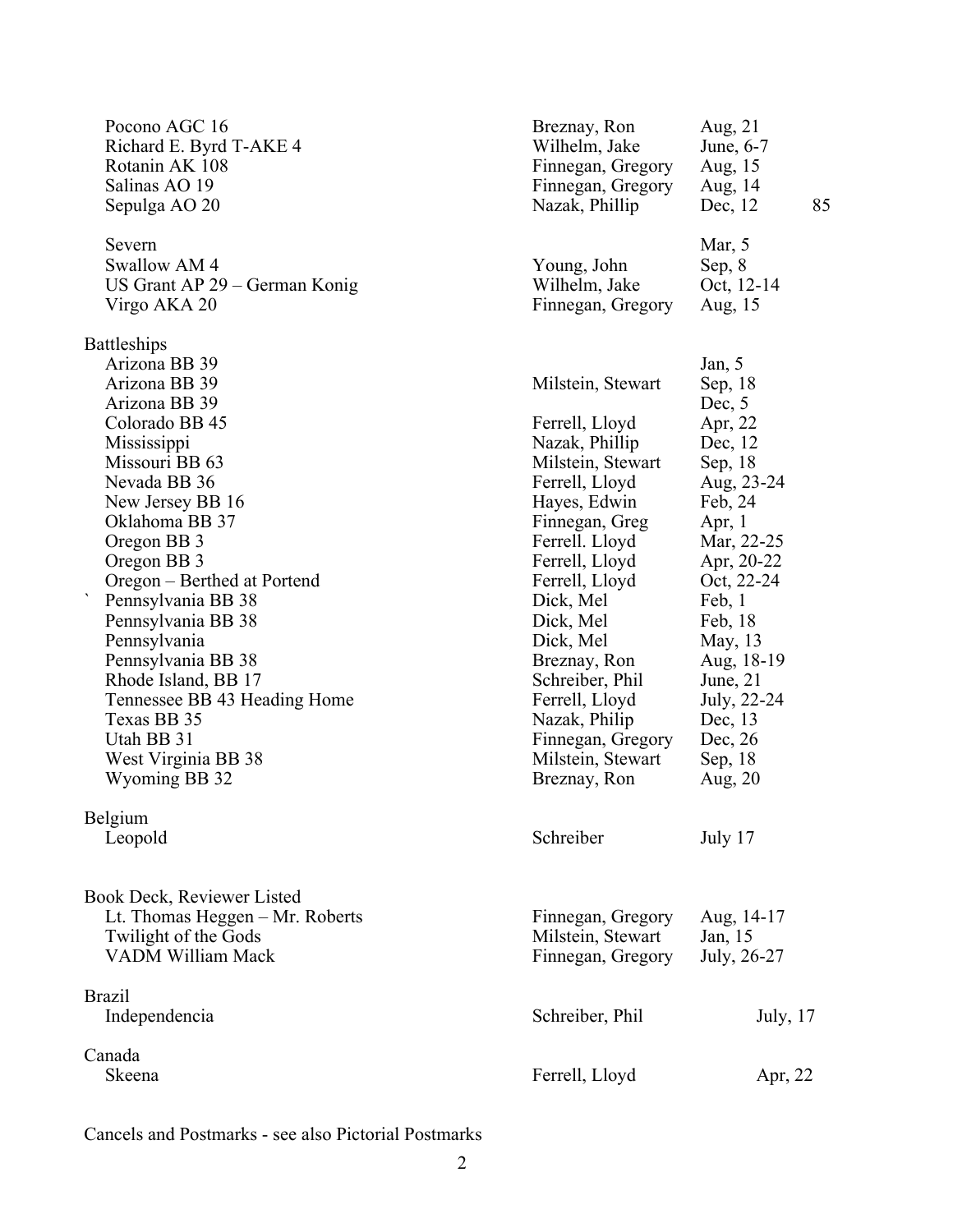| The 1 <sup>st</sup> Postmarked Navy Ship Covers<br>FPO List of Navy Ships | Hayes, Edwin      | Feb 24-25<br>Jan, 16-17 |
|---------------------------------------------------------------------------|-------------------|-------------------------|
| US Navy Thermographic Cancels<br><b>USNS/MSC Mailing Addresses</b>        | Nazak, Phillip    | Dec, 12-13<br>Feb, 13   |
| Carriers, Aircraft                                                        |                   |                         |
| Bairoko CVE 115                                                           |                   | Nov, $5$                |
| Belleau Wood CVL 24                                                       | Young, John       | Aug, 8                  |
| Enterprise CV 6                                                           |                   | Dec, $5$                |
| Enterprise CV 6                                                           | Young, John       | Aug, 8                  |
| Franklin B Roosevelt CVB 42                                               | Milstein, Stewart | Sep, 18                 |
| Hornet CV 8                                                               | Young, John       | Aug, 8                  |
| Lake Champlain CV 39                                                      | Young John        | Aug 8                   |
| Langley CV 1                                                              | Hayes, Edwin      | May, 16-8               |
| John F Kennedy CV 67                                                      | Milstein, Stewart | Sep, 18                 |
| Ranger Censor CV 4                                                        | Moses, Jim        | June 26-27              |
| Saipan CVL 48                                                             | Wilhelm, Jake     | June, 1                 |
| Saipan CVL 48                                                             | Wilhelm, Jake     | Jun, $14-16$            |
| Saratoga CV 3                                                             | Young, John       | Jan, $8$                |
| Saratoga CV 3                                                             | Young, John       | Oct, 11                 |
| Saratoga CV 3                                                             | Young, John       | Nov, $8$                |
| Saratoga CV 3                                                             | Finnegan, Gregory | Dec, 19                 |
| Shangri-La CV 38                                                          | Young, John       | Aug, 8                  |
| Valley Forge CV 35                                                        | Ciesielski, Greg  | Mar, 1, 7               |
| Wasp CVS 7                                                                | Young, John       | June, 8                 |
| Wasp CV 7 Shakedown Cruise                                                |                   | July. $1,8$             |
| Yorktown CV 10                                                            | Young, John       | Aug, $8$                |
| Catalogs, USCS - see USCS                                                 |                   |                         |
| <b>Censorship Markings</b>                                                |                   |                         |
| Censored from Samoa                                                       | Moses, Jim        | July24-27               |
| Naval Photo Censor Marks                                                  | Moses, Jim        | Apr, 14-15              |
| <b>US Navy Censorship Markings</b>                                        | Moses, James      | Jan, 5, 27              |
| <b>USS Ranger CV-4 Censored</b>                                           | Moses, Jim        | Jun, 26-27              |
| Chapters – see USCS Chapters                                              |                   |                         |
| Coast Guard                                                               |                   |                         |
| Bear AG 29                                                                | Young, John       | Jan, $8$                |
| Bear WMEC 1901                                                            | Young, John       | Apr, $8$                |
| Bibb WPG 31 – Resue at Sea                                                | Lamb, Bob         | Oct, 24                 |
| Burton Island AGB 1                                                       | Young, John       | Apr, $8$                |
| <b>Coast Guard Transits NW Passage</b>                                    | Lamb, Bob         | July, $11$              |
| Eagle                                                                     | Milstein, Stewart | Sep, 19                 |
| Emlen Tunnell WPC 1145 Delivered                                          | Jones, Richard    | Aug, $4$                |
| Greenland Patrol - CGC Northland                                          | Lamb, Bob         | Sep, 11                 |
| Hamilton WMSL 753 to Black Sea                                            | Millner, Darrell  | June, $10$              |
| Icarus as Hero WPC 110                                                    | Wilhelm, Jake     | Aug, 25-27              |
| Modoc WPG 46                                                              | Lamb, Bob         | May, $6$                |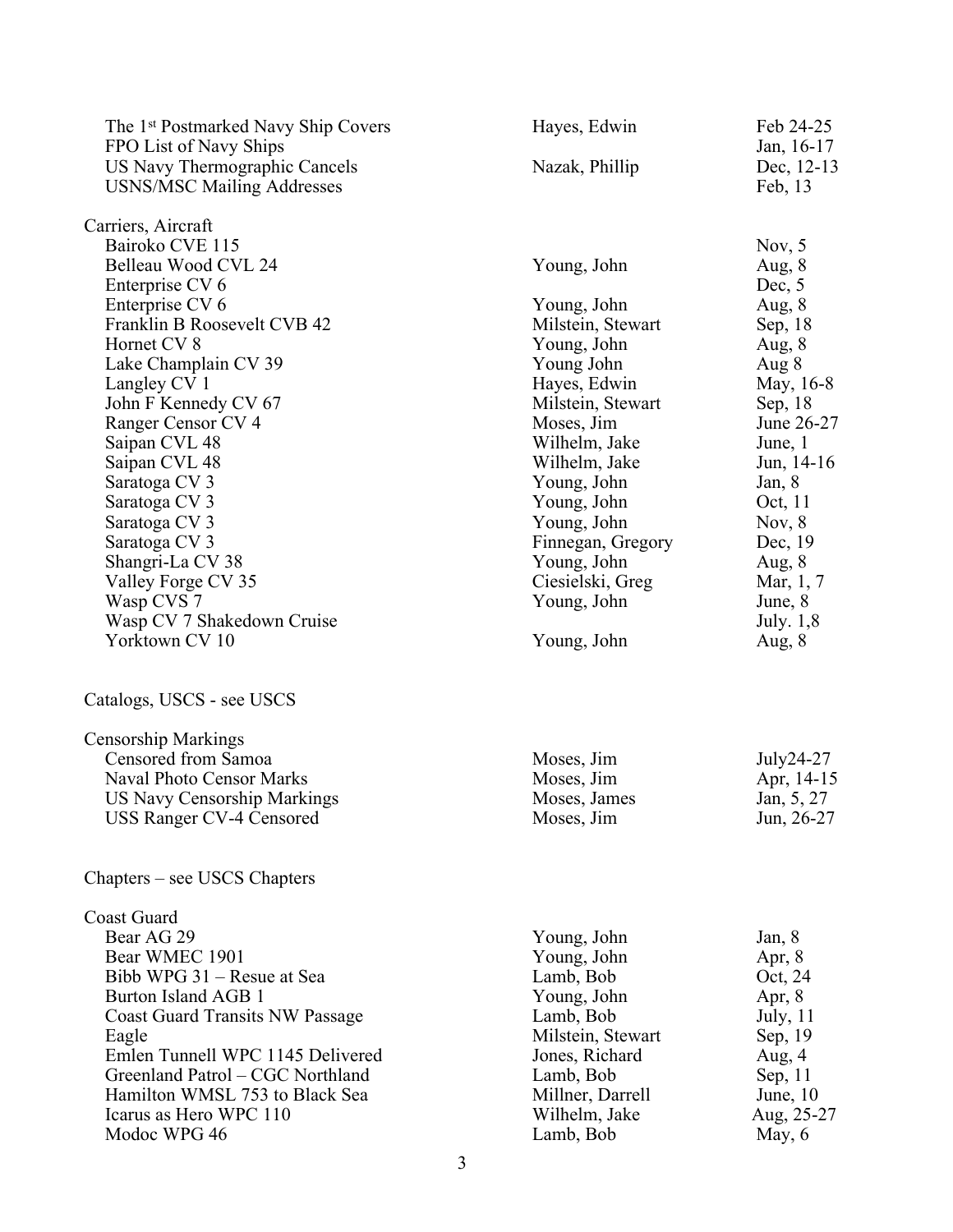| Polar Sea WAGB 11<br>Redwing AM 48<br><b>USCGC Taney WPG 37</b><br>WW 2 Hunter-Killer Groups | Young, John<br>Ferrell, Lloyd<br>Ferrell, Lloyd<br>Lamb, Bob | Apr, $8$<br>Mar, 23<br>May, 22-26<br>Mar, 11 |
|----------------------------------------------------------------------------------------------|--------------------------------------------------------------|----------------------------------------------|
| <b>Coast Guard Notes</b>                                                                     |                                                              |                                              |
| <b>Active Duty</b>                                                                           | Lamb, Bob                                                    | July, $6$                                    |
|                                                                                              | Lamb, Bob                                                    | Aug, $6$                                     |
|                                                                                              | Lamb, Bob                                                    | Sep, $6$                                     |
|                                                                                              | Lamb, Bob                                                    | Oct, $6$                                     |
|                                                                                              | Lamb, Bob                                                    | Nov, $6$                                     |
|                                                                                              | Lamb, Bob                                                    | Dec, $6$                                     |
| Covers                                                                                       |                                                              |                                              |
| A Favorite Cover                                                                             | Schreiber, Phil                                              | June, 27                                     |
| Collecting Antares AG 10                                                                     | Wilhelm, Jake                                                | Dec, 18                                      |
| New USS Constitution Cover                                                                   | Owen, Dennis                                                 | Dec, 9                                       |
| <b>USS</b> Local                                                                             | Breznay, Ron                                                 | Aug, 18-21                                   |
| Favorite Cover – Amick DE 168                                                                | Schreiber, Phil                                              | Dec, 17                                      |

| Cruisers                          |                   |             |
|-----------------------------------|-------------------|-------------|
| Astoria CA 34                     | Ferrell, Lloyd    | Mar, 22, 24 |
| Augusta CA 31 – Official Mail     | Finnegan, Gregory | Nov, 18-20  |
| Brooklyn CL 40                    | Young, John       | Apr, $8$    |
| Cincinnati C 7                    | Finnegan, Gregory | Sep, $1$    |
| Cincinnati C 7                    | Finnegan, Gregory | Sep. 16-17  |
| Cleveland CL 23                   | Young, John       | Jan, $8$    |
| Fall River CA 131                 |                   | Nov $5$     |
| Galveston CL 19                   | Young, John       | Jan, $8$    |
| Honolulu CL 48                    | Young, John       | Apr, $8$    |
| Houston CA 30                     | Ferrell, Lloyd    | Oct, 23     |
| Juneau CL 52                      | Milstein, Stewart | Sep, $18$   |
| Marblehead CL 12 – Back from Hell | Wilhelm, Jake     | Nov, 12-16  |
| Minneapolis CA 36                 | Ferrell, Lloyd    | Oct, 23     |
| Northampton CA 26                 | Dick, Mel         | May, 13     |
| Normandy CG 60                    | Milstein, Stewart | Sep, 19     |
| Pensacola CA 24                   | Young, John       | Apr, $8$    |
| Pittsburgh ACR 4                  | Finnegan, Gregory | Dec, 20-21  |
| Portland CA 37                    | Ferrell. Lloyd    | Mar, 22     |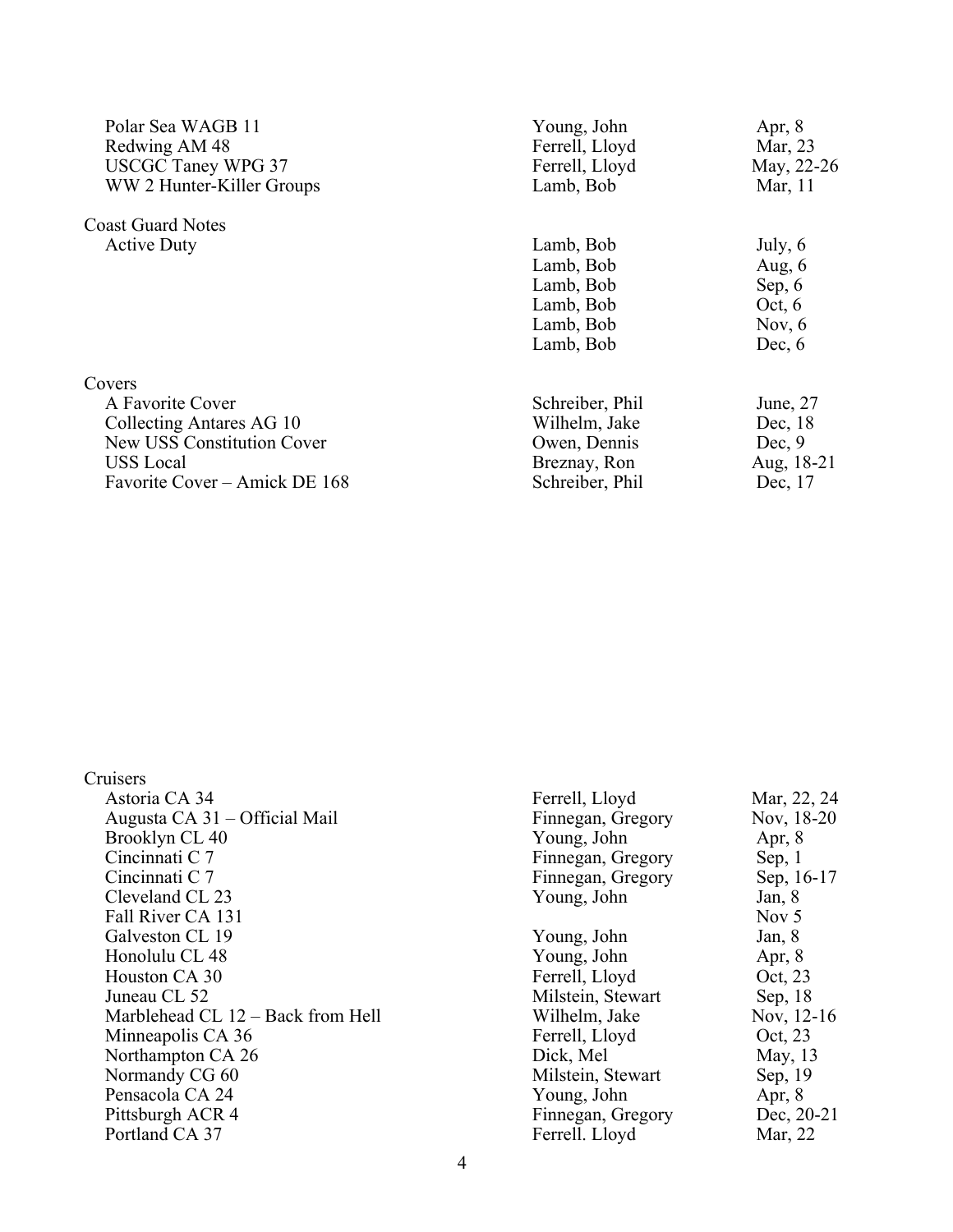| Quincy CA 39<br>Reeves CG 24<br>Richmond CL 9<br>Trenton CL 11<br>Truxtun CGN 35<br>Vincennes CA 44<br>Vincennes CA 44<br>Wilkes Barre CL 103<br>Yorktown CG 48 | Hayes, Edwin<br>Bogart, Charles<br>Young, John<br>Nazak, Phillip<br>Hayes, Edwin<br>Ferrell, Lloyd<br>Hayes, Edwin<br>Breznay, Ron<br>Milstein, Stewart | Apr, 24-25<br>July, 18-19<br>Feb, 8<br>Dec, 13<br>Apr, 26,27<br>Apr, 22<br>Apr, 26<br>Aug, 18<br>Sep, 18 |
|-----------------------------------------------------------------------------------------------------------------------------------------------------------------|---------------------------------------------------------------------------------------------------------------------------------------------------------|----------------------------------------------------------------------------------------------------------|
| Denmark<br>Ejnar Mikkelsen                                                                                                                                      | Schreiber, Phil                                                                                                                                         | Jan, 13                                                                                                  |
| Destroyers/Destroyer types<br>Badger DD 126                                                                                                                     | Young, John                                                                                                                                             | Nov, $8$                                                                                                 |
| Baker DE 190                                                                                                                                                    | Wilhelm, jake                                                                                                                                           | May, 8                                                                                                   |
| <b>Bristol DD 453</b>                                                                                                                                           | Hayes, Edwin                                                                                                                                            | Apr 25                                                                                                   |
| Courtney DE 1021                                                                                                                                                | Wilhelm, Jake                                                                                                                                           | Oct, 26-27                                                                                               |
| Cronin DE 704                                                                                                                                                   | Wilhelm, Jake                                                                                                                                           | Aug, 13                                                                                                  |
| Cushing DD 376                                                                                                                                                  | Young, John                                                                                                                                             | Sep, 8                                                                                                   |
| Cushing DD 376                                                                                                                                                  | Young, John                                                                                                                                             | Oct, 11                                                                                                  |
| Daniel Inouye DDG 118 PCU                                                                                                                                       | Jones, Richard                                                                                                                                          | Apr, $5$                                                                                                 |
| Daniel Inouye DDG 118                                                                                                                                           | Hechler/Miller                                                                                                                                          | Dec, 18                                                                                                  |
| Dennis J Buckley DD 808                                                                                                                                         | Bogart, Charles                                                                                                                                         | Oct, 19                                                                                                  |
| Drexler DD 741                                                                                                                                                  | Wilhelm, Jake                                                                                                                                           | July, $25$                                                                                               |
| Theodore Ellyson EEDD 454 – Aviator                                                                                                                             | Lamb. Bob                                                                                                                                               | Nov, $21$                                                                                                |
| Fairfax DD 93                                                                                                                                                   | Young, John                                                                                                                                             | Nov, $8$                                                                                                 |
| Greer Incident DD 145                                                                                                                                           | Wilhelm, Jake                                                                                                                                           | Apr, 16-19                                                                                               |
| Griswold DE 7                                                                                                                                                   | Wilhelm, Jake                                                                                                                                           | Jan, $1 \& 7$                                                                                            |
| Higbee DD 806                                                                                                                                                   | Lamb, Bob                                                                                                                                               | Jan, 11                                                                                                  |
| Higbee DDG 123                                                                                                                                                  | Lamb, Bob                                                                                                                                               | Jan, $11$                                                                                                |
| Hissem DE 400                                                                                                                                                   | Wilhelm, Jake                                                                                                                                           |                                                                                                          |
| Hugh Purvis DD 709                                                                                                                                              | Wilhelm, Jake                                                                                                                                           | Mar, 21                                                                                                  |
| Humphreys DD 236                                                                                                                                                | Schreiber, Phil                                                                                                                                         | June, 27                                                                                                 |
| J Fred Talbot DD 156                                                                                                                                            | Ferrell, Lloyd                                                                                                                                          | Apr, 22                                                                                                  |
| John D Ford DD 228                                                                                                                                              | Finnegan, Gregory                                                                                                                                       | July, 26-27                                                                                              |
| Joyce DE 317                                                                                                                                                    | Young, John                                                                                                                                             | Jan, 8                                                                                                   |
| Kinzer DE 232                                                                                                                                                   | Wilhelm, Jake                                                                                                                                           | Nov, $26$                                                                                                |
| Meade DD 602                                                                                                                                                    | Milstein, Stewart                                                                                                                                       | Sep, 18                                                                                                  |
| Menges DE 320                                                                                                                                                   | Lamb, Robert                                                                                                                                            | Mar, 11                                                                                                  |
| Moody DD 277                                                                                                                                                    | Young, John                                                                                                                                             | Jan, $8$                                                                                                 |
| Noa DD841                                                                                                                                                       | Wilhelm, Jake                                                                                                                                           | May, 19-21                                                                                               |
| Perkins DD 377                                                                                                                                                  | Young, John                                                                                                                                             | Sep, 8                                                                                                   |
| Perkins DD 377                                                                                                                                                  | Young, John                                                                                                                                             | Oct, 11                                                                                                  |
| Richard E Byrd DDG 23                                                                                                                                           | Wilhelm, Jake                                                                                                                                           | June, 6-7                                                                                                |
| Rizal DM 11                                                                                                                                                     | Young, John                                                                                                                                             | Feb, 8                                                                                                   |
| Saufley DD 465                                                                                                                                                  | Lamb, Bob                                                                                                                                               | Apr, $6$                                                                                                 |
| Scott DE 214                                                                                                                                                    | Wilhelm, Jake                                                                                                                                           | Nov, 17                                                                                                  |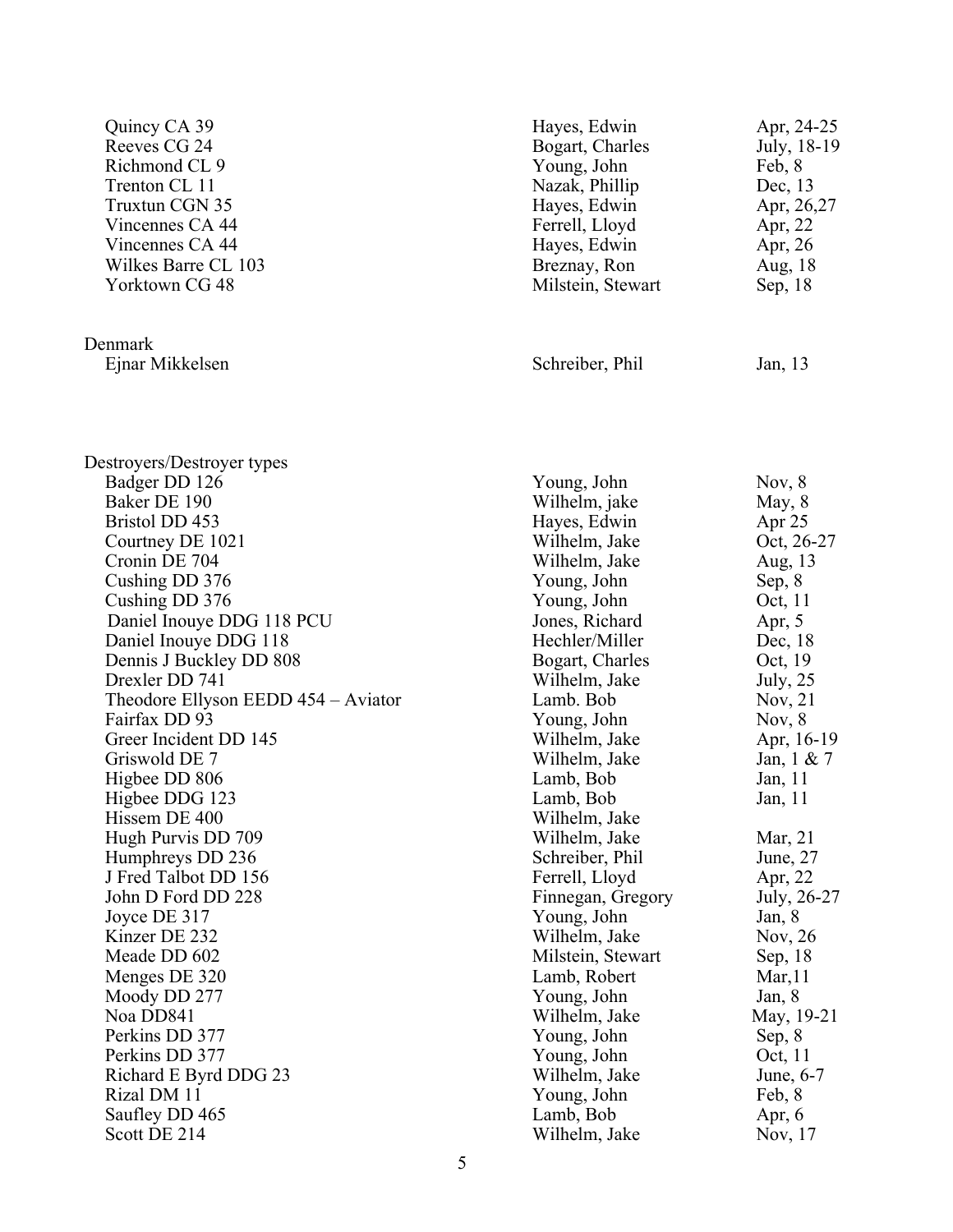| Seoddert DD 302                                                                                                                                                                                                                                                                                                                                                  | Young, John                                                                                                                                                                                                                                                                                            | Feb, 8                                                                                                                                                                              |
|------------------------------------------------------------------------------------------------------------------------------------------------------------------------------------------------------------------------------------------------------------------------------------------------------------------------------------------------------------------|--------------------------------------------------------------------------------------------------------------------------------------------------------------------------------------------------------------------------------------------------------------------------------------------------------|-------------------------------------------------------------------------------------------------------------------------------------------------------------------------------------|
| Fleet Post Office - see also Cancels & Postmarks                                                                                                                                                                                                                                                                                                                 |                                                                                                                                                                                                                                                                                                        |                                                                                                                                                                                     |
| USPS Ship Event Address List<br>FPO List of Navy Ships<br><b>MSC Mailing Addresses</b>                                                                                                                                                                                                                                                                           |                                                                                                                                                                                                                                                                                                        | Jan, 14-15<br>Jan, 16-17<br>Feb, 13                                                                                                                                                 |
| Fleet Week                                                                                                                                                                                                                                                                                                                                                       |                                                                                                                                                                                                                                                                                                        |                                                                                                                                                                                     |
| New York 2021 Cancelled                                                                                                                                                                                                                                                                                                                                          | Hoffner, Rich                                                                                                                                                                                                                                                                                          | May, $1$                                                                                                                                                                            |
| For Beginning Members<br>Add on Cachets<br>Cachet Stamp or Printer's Cut<br>Collecting Submarines "Nukes"<br>Launch Day at Puget Sound<br>Launch Day<br>Launch Day<br>Printer's Cut Part II<br>Printers Cut Part III<br>Cut Down/Cut Square<br>What is a Cachet?<br>Foreign Navy News<br>Covers<br>WW II Foreign navy Ships<br><b>UCRA</b> – Medieval Ship Cover | Young, John<br>Young, John<br>Young, John<br>Young, John<br>Young, John<br>Young, John<br>Young, John<br>Young, John<br>Young, John<br>Young, John<br>Schreiber, Phil<br>Schreiber, Phil<br>Schreiber, Phil                                                                                            | Apr, $8$<br>June, 8<br>Dec, 8<br>Sep, 8<br>Oct, 11<br>Nov, $8$<br>July, 8<br>Aug, $8$<br>Jan, $8$<br>Feb, 8<br>Jan 12-13<br>June, 20-1<br>Dec, 25                                   |
|                                                                                                                                                                                                                                                                                                                                                                  |                                                                                                                                                                                                                                                                                                        |                                                                                                                                                                                     |
| France Ships<br>Auvergne                                                                                                                                                                                                                                                                                                                                         | Schreiber, Phil                                                                                                                                                                                                                                                                                        | Sep, 15                                                                                                                                                                             |
| <b>BCM</b> Somme<br>Champlain<br>Champlain<br>Champlain<br>Dixmude<br>Etoile<br><b>FLF</b> Guepratte<br>Floreal<br>Jasmin<br>Languedoc<br>La Fayette<br>La Perouse<br>Montcalm<br>Pouquoi Pas<br>Pm L'Her<br>Surcouf                                                                                                                                             | Schreiber, Phil<br>Schreiber, Phil<br>Schreiber, Phil<br>Schreiber<br>Schreiber, Phil<br>Schreiber, Phil<br>Schreiber, Phil<br>Schreiber, Phil<br>Schreiber, Phil<br>Schreiber, Phil<br>Schreiber, Phil<br>Schreiber, Phil<br>Schreiber, Phil<br>Schreiber, Phil<br>Schreiber, Phil<br>Schreiber, Phil | Sep, 15<br>Mar, 13<br>Oct, 2-18<br>Nov, 27<br>Mar, 12<br>May, 11<br>Sep, 15<br>July, 19<br>Sep. 15<br>Jan, 12<br>Jan, 13<br>Nov, 27<br>June, $20$<br>Nov, 27<br>July, 17<br>Nov, 27 |
| Thetis                                                                                                                                                                                                                                                                                                                                                           | Schreiber, Phil                                                                                                                                                                                                                                                                                        | Sep, 15                                                                                                                                                                             |
| Tonnerre                                                                                                                                                                                                                                                                                                                                                         | Schreiber, Phil                                                                                                                                                                                                                                                                                        | Nov, 27                                                                                                                                                                             |
| <b>VCSM</b> Dumbea                                                                                                                                                                                                                                                                                                                                               | Schreiber, Phil                                                                                                                                                                                                                                                                                        | Nov, 27                                                                                                                                                                             |
| Ventose                                                                                                                                                                                                                                                                                                                                                          | Schreiber, Phil                                                                                                                                                                                                                                                                                        | Mar, 12                                                                                                                                                                             |
| Germany Ships<br>Alexander von Humboldt                                                                                                                                                                                                                                                                                                                          | Schreiber, Phil                                                                                                                                                                                                                                                                                        | Mar, 12                                                                                                                                                                             |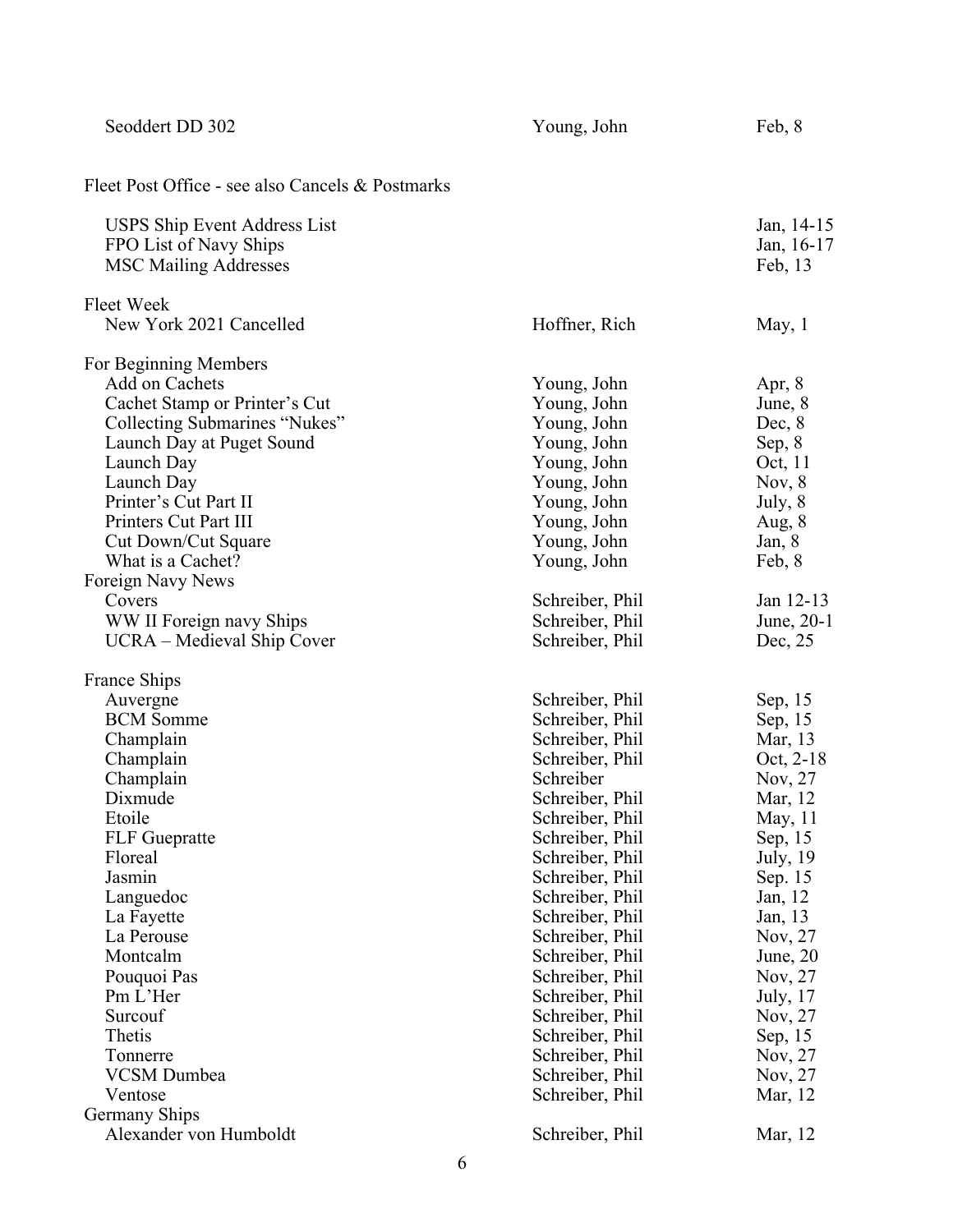| Bayern                                  | Schreiber, Phil | Nov, 27     |
|-----------------------------------------|-----------------|-------------|
| Berlin                                  | Schreiber, Phil | July, 17    |
| Berlin                                  | Schreiber, Phil | Nov, 27     |
| Dattlen                                 | Schreiber, Phil | July, 17    |
| Europa AP 177                           | Wilhelm, Jake   | July, 14-16 |
| Fulda                                   | Schreiber, Phil | Jan, 12     |
| Hamburg                                 | Schreiber, Phil | Jan, 13     |
| Hamburg                                 | Schreiber, Phil | July, 17    |
| Hamburg                                 | Schreiber, Phil | Sep, 15     |
| Hamburg                                 | Schreiber, Phil | Nov, 27     |
| Korvette Magdeburg                      | Schreiber, Phil | Sep, 15     |
| Meteor                                  | Schreiber, Phil | Mar, 12     |
| Polarstern                              | Gill, Dennis    | Feb, 12     |
| Schlesien                               | Schreiber, Phil | June, $20$  |
| Sulzbach-Rosenberg                      | Schreiber, Phil | July, 17    |
| <b>U</b> 505                            | Schreiber, Phil | June, $21$  |
| US Grant AP 29 – German Konig           | Wilhelm, Jake   | Oct, 12-14  |
| Werra                                   | Schreiber, Phil | July, 17    |
|                                         |                 |             |
| Goat Locker, The                        |                 |             |
| Chasing the Unicorn – Sayonara          | Young, John     | Jan, $6$    |
| <b>Great Britain Ships</b>              |                 |             |
| 50 Years of Royal navy Submarine Covers | Bravery, Mike   | May, 27     |
| Argus                                   | Schreiber, Phil | Mar, 13     |
| <b>Berwick</b>                          | Schreiber, Phil | June, $20$  |
| Kent                                    | Schreiber, Phil | Jan, 13     |
| Montrose                                | Schreiber, Phil | Nov, 27     |
| Northumberland                          | Schreiber, Phil | Mar, 13     |
| Queen Elizabeth                         | Schreiber, Phil | Jan, 13     |
| Tenacious                               | Schreiber       | Nov, 27     |
| Tidespring                              | Schreiber, Phil | July, 19    |
| Westminster                             | Schreiber, Phil | Jan, 12     |
|                                         |                 |             |
| Gunboats and Patrol Vessels             |                 |             |
| Asheville PG 21                         |                 | Mar, 5      |
| PC 451                                  | Ferrell, Lloyd  | Apr, 22     |
| Luzon PR 7                              |                 | May, 5      |
| Oahu PR 6                               |                 | July, 5     |
| Oahu PR 6                               |                 | Oct, $5$    |
| Panay PR 5                              |                 | Aug, 5      |
| <b>Holland Ships</b>                    |                 |             |
| Jagersfontein at Pearl Harbor           | Ferrell, Lloyd  | Dec, 22-25  |
| M/S Bloemfontein                        | Ferrell, Lloyd  | Jun, 22-24  |
|                                         |                 |             |
|                                         |                 |             |
| Italy Ships                             |                 |             |
| Carrier Cavour Qualifies F 35           | Miller, Darrell |             |
| Duca D'Aosta                            | Schreiber, Phil | June, $21$  |
|                                         |                 |             |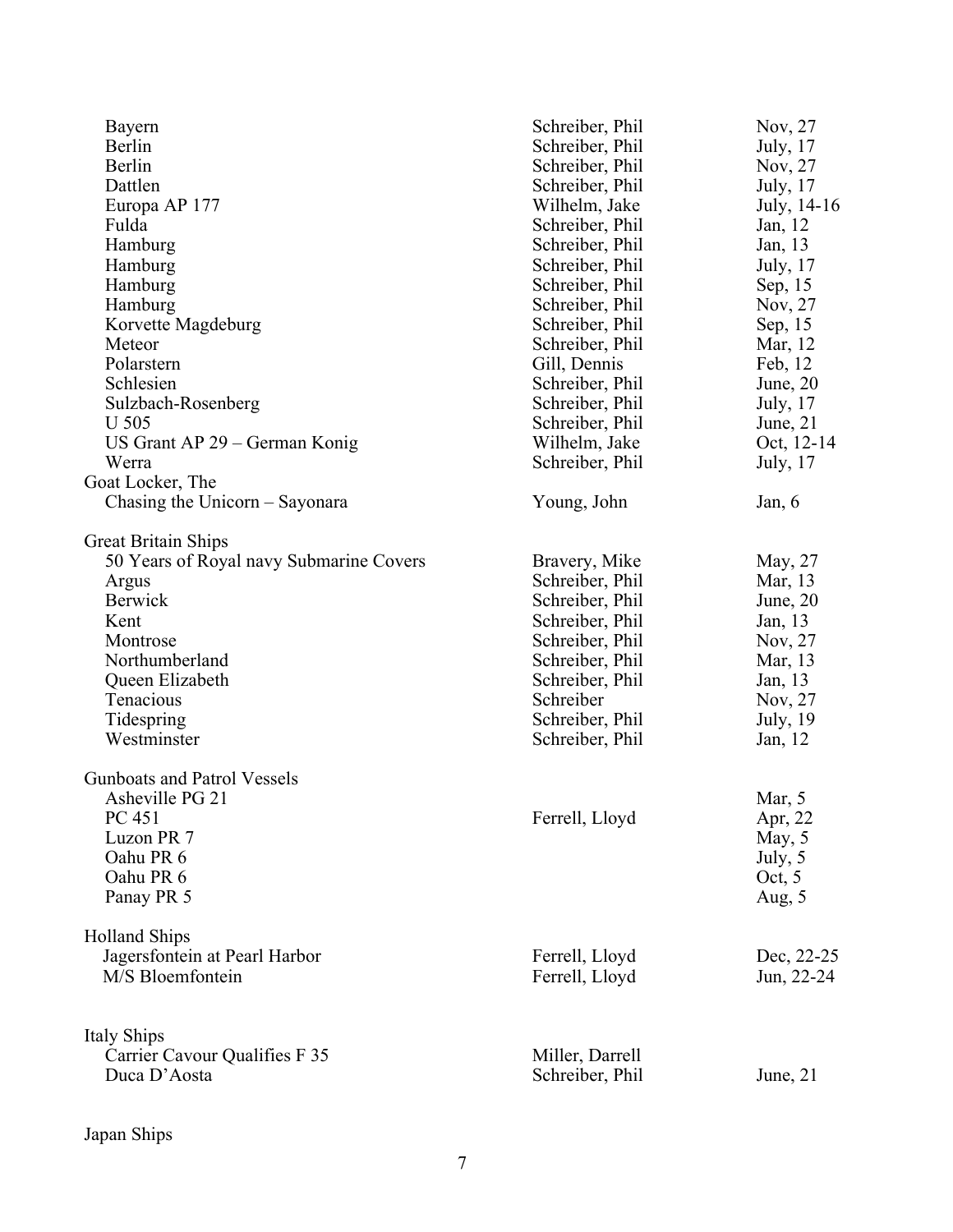| J S Kongo<br>Kumano<br>Mogamigawa Collision<br>Mutso<br>Taigai Launch<br>WW II FDC Postcard<br>WW II Postcard<br><b>WW</b> II Postcards | Schreiber, Phil<br>Sink, Elgin<br>Schreiber, Phil | Sep, 15<br>July, 5<br>Apr, 19<br>June, $21$<br>May, 5<br>Jan, $5$<br>June, 5<br>Sep, 5 |
|-----------------------------------------------------------------------------------------------------------------------------------------|---------------------------------------------------|----------------------------------------------------------------------------------------|
|                                                                                                                                         |                                                   |                                                                                        |
| Joy of Collecting                                                                                                                       |                                                   |                                                                                        |
| 1917 Registered – Utah bb 31<br>Asiatic Fleet – Pittsburgh ACR 4                                                                        | Finnegan, Gregory<br>Finnegan, Gregory            | Dec, 26-27<br>Dec, 20-21                                                               |
| Augusta CA 31 – Official Mail                                                                                                           | Finnegan, Gregory                                 | Nov, 18-0                                                                              |
| Disinfected Mail – Cincinnati 1913                                                                                                      | Finnegan, Gregory                                 | Sep, 16-17                                                                             |
| Flag Officer Covers                                                                                                                     | Finnegan, Gregory                                 | Dec, 19                                                                                |
| Generic Cachet & Albert E Gorhaml                                                                                                       | Finnegan, Gregory                                 | Apr, $7$                                                                               |
| Official Mail & NAVPUR                                                                                                                  | Finnegan, Gregory                                 | Oct, 16-18                                                                             |
| <b>Officially Used Cachet</b>                                                                                                           | Finnegan, Gregory                                 | Oct, 20-21<br>Apr, $12$                                                                |
| Liberty Passes & Borderline Covers                                                                                                      | Finnegan, Gregory                                 | Feb, 26-27                                                                             |
| Why Do I Collect?                                                                                                                       | Finnegan, Gregory                                 | Jan, 26-27                                                                             |
| Letters to the Editor                                                                                                                   |                                                   |                                                                                        |
| John Young                                                                                                                              | Gillespie, Angus                                  | Mar, $6$                                                                               |
| <b>Judging Exhibits</b>                                                                                                                 | Young, John                                       | Apr, 13                                                                                |
| Liberty Cards                                                                                                                           | Kovacs, Steve                                     | Mar, $6$                                                                               |
| Liberty Cards II                                                                                                                        | Kovacs, Steve                                     | Apr, 7                                                                                 |
| Medal of Honor Awardees                                                                                                                 |                                                   |                                                                                        |
| Courtney DE 1021                                                                                                                        | Wilhelm, Jake                                     | Oct, 26-27                                                                             |
| Cronin DE 704                                                                                                                           | Wilhelm, Jake                                     | Aug, 13                                                                                |
| Drexler DD 741                                                                                                                          | Wilhelm, Jake                                     | July, $25$                                                                             |
| Henry L Hulbert DD 342                                                                                                                  | Wilhelm, Jake                                     | Sep, 20-21                                                                             |
| Hugh Purvis DD 709<br>Scott DE 214                                                                                                      | Wilhelm, Jake<br>Wilhelm, Jake                    | Mar, 21<br>Nov, 17                                                                     |
|                                                                                                                                         |                                                   |                                                                                        |
| Memoirs and Member of the Month                                                                                                         |                                                   |                                                                                        |
| A Favorite Cover                                                                                                                        | Schreiber, Phil                                   | June, $27$                                                                             |
| Brooklyn – The Port $& 1$                                                                                                               | Milstein, Stewart                                 | Sep, 19                                                                                |
| Dennis J Buckley DD 808                                                                                                                 | Bogart, Charles                                   | Oct, 19                                                                                |
| The Legacy of W.G. Crosby<br>The Legacy of W.G. Crosby                                                                                  | Dick, Mel<br>Dick, Mel                            | Feb, 17-19<br>May, 12                                                                  |
| Unique Memories Nevada SSBN 773                                                                                                         | Venne, Leonhard                                   | Sep, $21$                                                                              |
| York Bidwell Photo Discovery                                                                                                            | Ferrell, Lloyd                                    | May, 7                                                                                 |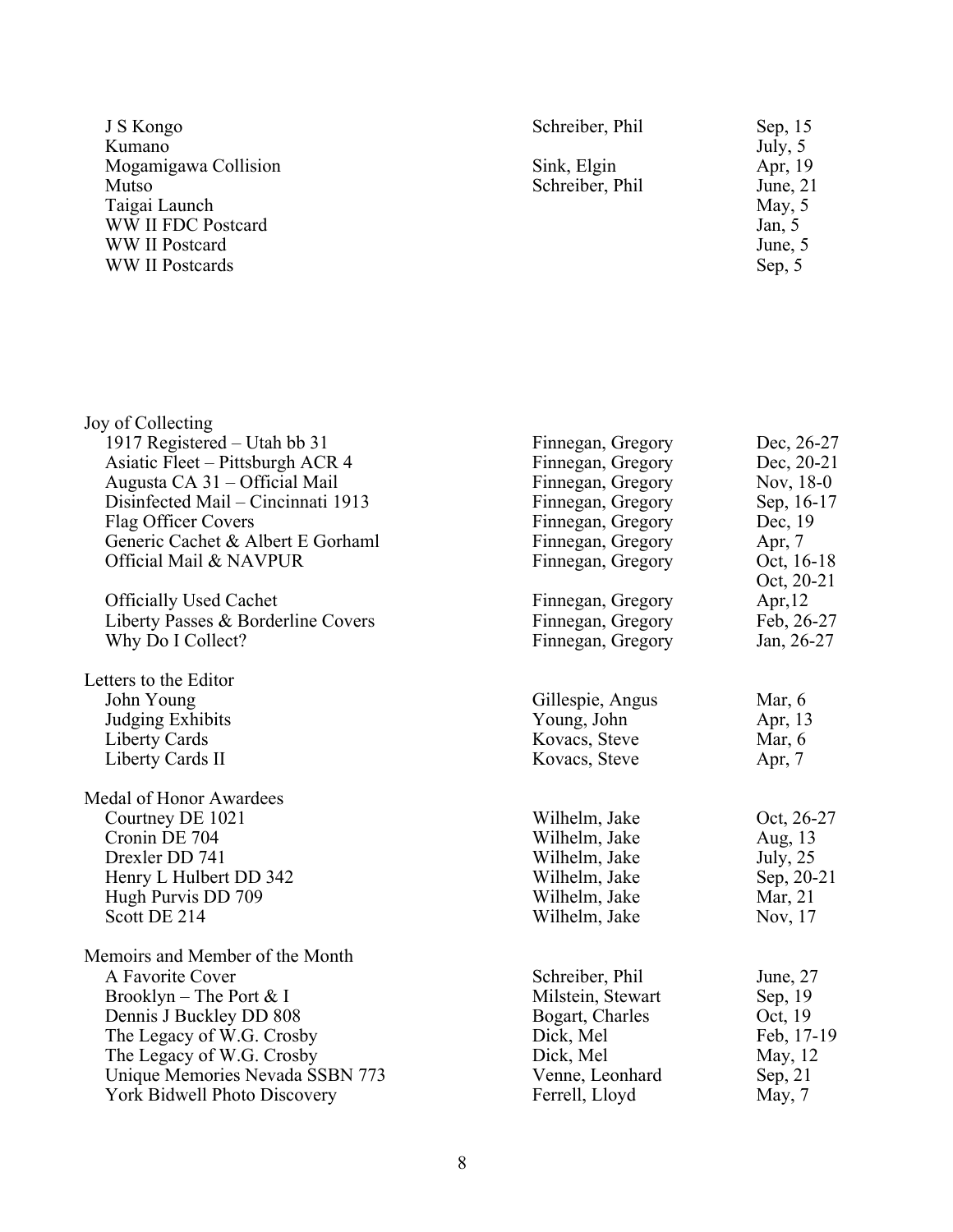| Military Sealift Command<br>Mailing Addresses                                                                                                                                                                                                                                                                                                                           |                                                                                                                                                                | Feb, 13                                                                                                         |
|-------------------------------------------------------------------------------------------------------------------------------------------------------------------------------------------------------------------------------------------------------------------------------------------------------------------------------------------------------------------------|----------------------------------------------------------------------------------------------------------------------------------------------------------------|-----------------------------------------------------------------------------------------------------------------|
| <b>Museums</b><br><b>US Navy Museum</b>                                                                                                                                                                                                                                                                                                                                 | Schreiber, Phil                                                                                                                                                | Aug, 21                                                                                                         |
| Museum Ships<br>Cod SS 224<br>New USS Constitution Cover<br>Olympia C 6 - Unknown Soldier<br>The Sullivans DD 537<br><b>Frigate Constitution</b><br>Unraveling History – USS Oregon – Portland<br>Oregon BB 3<br>Oregon BB 3<br>Oregon - Berthed at Portend                                                                                                             | Owen, Dennis<br>Schreiber, Phil<br>Ferrell Lloyd<br>Ferrell Lloyd<br>Ferrell. Lloyd<br>Ferrell, Lloyd<br>Ferrell, Lloyd                                        | Sep, 14<br>Dec, $9$<br>Dec, $7$<br>Apr, 23<br>Feb 21-23<br>Feb, 21-23<br>Mar, 22-25<br>Apr, 20-22<br>Oct, 22-24 |
| Naval Aviation/Aviators, Ships Named for<br>Baker DE 190<br>Don T. Griswold DE 7<br>Donnell DE 56<br>Kinzer DE 232<br>Richard E Byrd DDG 23<br>Ships Named for Aviators / Hissem<br>Theodore Ellyson - Aviator                                                                                                                                                          | Wilhelm, Jake<br>Wilhelm, Jake<br>Wilhelm, Jake<br>Wilhelm, Jake<br>Wilhelm, jake<br>Wilhelm, Jake<br>Lamb. Bob                                                | May, $8$<br>Jan, $7$<br>Feb, 7<br>Nov, $26$<br>June, 6-7<br>Apr. 11<br>Nov, $21$                                |
| Naval Cover Museum<br>www.navalcovermuseum.org<br>Macon ZRS 5 Cachets Added                                                                                                                                                                                                                                                                                             | Evelhoch, Mike                                                                                                                                                 | Feb, $11$                                                                                                       |
| Naval History<br>Board of Naval Commissioners<br><b>Great White Fleet</b><br>Navy Vet Decorates Generals<br>Warship to Radio Waves                                                                                                                                                                                                                                      | Vogel, Hal<br>Hayes, Edwin<br>Dick, Mel<br>Wilhelm. Jake                                                                                                       | May, 15<br>Jun, 17-19<br>Jun, 12-13<br>Jun, 14-16                                                               |
| Naval News (selected items)<br><b>Bonhomme Richard Decommissioned</b><br>Congress FFG 63 Named<br>Emlen Tunnell WPC 1145 Delivered<br>Fort McHenry LSD 43 Decommissioned<br>Harvey Milk T-AO 206 Commissioned<br>Hyman Rickover SSN 795 Roll Out<br>Jason Dunham DDG 109 - New Home Port<br><b>SECNAV Names Future Ships</b><br>Second Constellation Class FFG Approved | Jones, Richard<br>Jones, Richard<br>Jones, Richard<br>Jones, Richard<br>Jones, Richard<br>Jones, Richard<br>Jones, Richard<br>Jones, Richard<br>Jones, Richard | June, 4<br>Jan, 4<br>Aug, 4<br>May, 4<br>Dec, 4<br>Sep, 4<br>Mar, 4<br>Feb, 4<br>July, 4                        |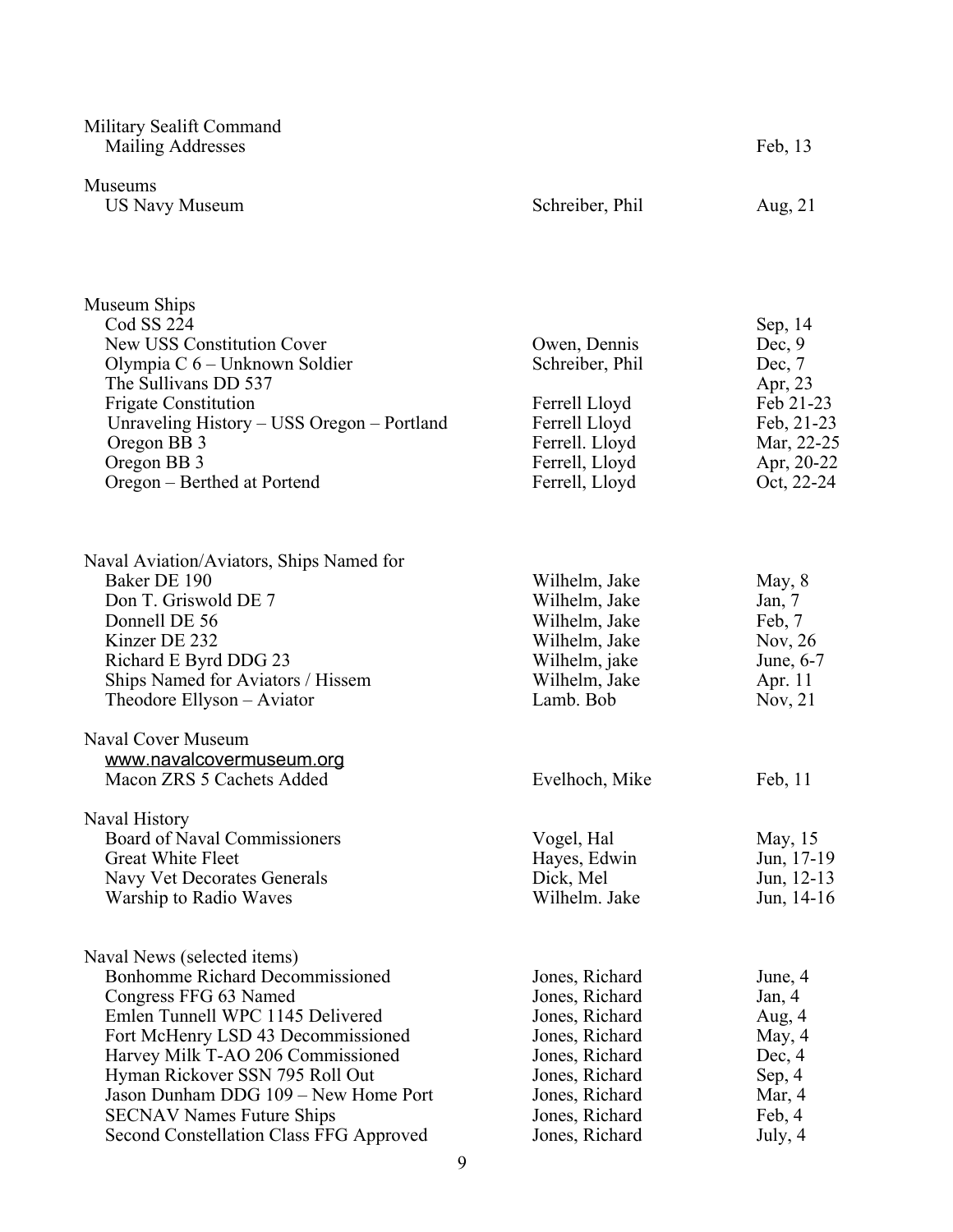| Wyoming SSBN 742 Conducts Trident Tests                           | Jones, Richard                       | Nov, $4$               |
|-------------------------------------------------------------------|--------------------------------------|------------------------|
| New Zealand                                                       |                                      |                        |
| Tin Can Mail - The Legacy of W.G. Crosby                          | Dick, Mel                            | Feb, 17-19             |
| Norfolk Navy News                                                 |                                      |                        |
| Donald Cook DDG 75 Moves to Mayport                               |                                      |                        |
| Amethyste (France) Visits Norfolk                                 | Millner, Darrell                     | Nov, $10$              |
| Gerald Ford Completes PTD&T                                       | Millner, Darrell                     | July, $10$             |
| Hamilton WMSL 753 to Black Sea                                    | Millner, Darrell                     | June, $10$             |
| Hershel Williams arrives in Kenya                                 | Milner, Darrell                      | Mar. 10                |
| Italian Carrier Cavour Qualifies F 35<br>Montana SSN 794 Launched | Millner, Darrell                     | Feb, 10                |
| Nautilus SSN 571 Preservation                                     | Millner, Darrell<br>Millner, Darrell | Apr, $10$<br>Dec, $10$ |
| New York LPD 21 Changes Home Port                                 | Millner, Darnell                     | Jan, 10                |
| <b>Operation Black Widow</b>                                      | Millner, Darrell                     | Oct, 15                |
| Rayburn (MTS) Retired                                             | Millner, Darrell                     | May, $10$              |
| San Fransisco SSN 711 to MTS Status                               | Millner, Darrell                     | Sep, $10$              |
|                                                                   |                                      |                        |
| Norway                                                            |                                      |                        |
| <b>Gaston Micard</b>                                              | Schreiber, Phil                      | June, $20$             |
| Svalbard                                                          | Schreiber, Phil                      | July, 19               |
| Obituaries – see Memoirs                                          |                                      |                        |
| Oceanographic Ships                                               |                                      |                        |
| Operations, Code Named                                            |                                      |                        |
| Operation End Sweep -                                             | Lamb, Bob                            | Feb, 11                |
| Out of the Past (selected items from)                             |                                      |                        |
| Altitude Record 1916                                              | Lamb, Bob                            | Apr, $6$               |
| Comfort T-AH-20 Launched                                          |                                      | Aug, 3                 |
| <b>Coast Guard Transits NW Passage</b>                            | Lamb, Bob                            | July, 11               |
| Dewey AFD 1/YFD 1 Drydock                                         | Lamb, Bob                            | Dec, 27                |
| Drydock DEWEY Towed to Philippines                                |                                      | Dec, $3$               |
| First Female Aviator                                              |                                      | Feb, 3                 |
| First Woman to Earn Navy Cross                                    | Lamb, Bob                            | Jan, 11                |
| Forrestal CVA 59 Keel Laid<br>Greenland Patrol - CGC Northland    |                                      | July, $3$              |
| Lake Champlain CVS 39                                             | Lamb, Bob                            | Sep, 11<br>May, $3$    |
| Maumee – Greenland Filling Station                                | Lamb, Bob                            | June, $25$             |
| Modoc WPG 46                                                      | Lamb, Bob                            | May, $6$               |
| <b>Operation Urgent Fury</b>                                      | Lamb, Bob                            | Feb, 11                |
| Rescue at Sea – USCGC Bibb                                        | Lamb, Bob                            | Oct, 3, 24             |
| RMS Olympic Sinks Light Vessel 117                                |                                      | Jan, $3$               |
| Seabees Name and Insignia Authorized                              |                                      | Mar, $3$               |
| The US Navy's Railway Gun                                         | Lamb, Bob                            | Aug, 11                |
| Theodore Ellyson - Aviator                                        | Lamb. Bob                            | Nov, $21$              |
|                                                                   |                                      |                        |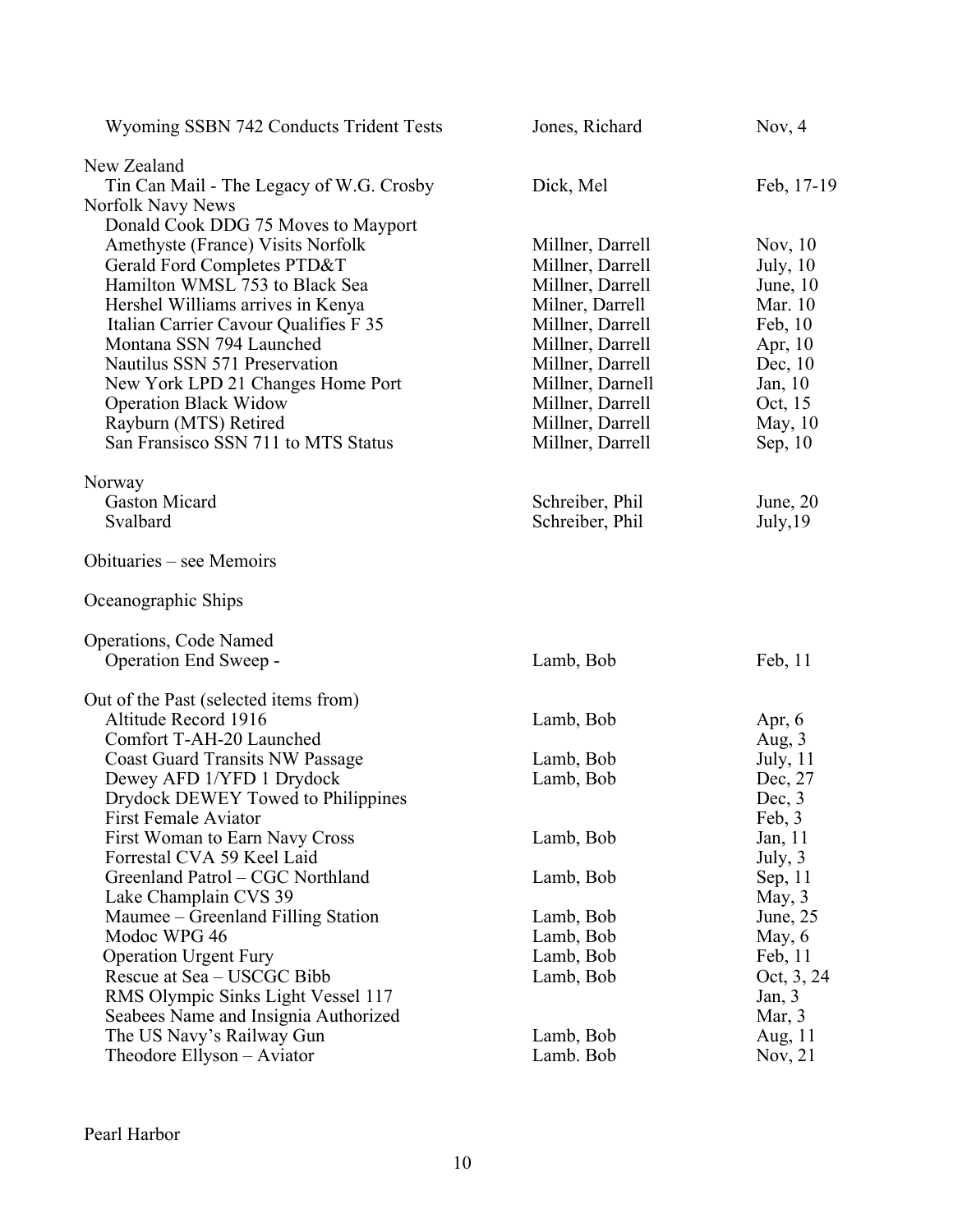| Death Stalks Astern - Antares AG 10<br>Flying Into Hell $- B 17$ at Pearl Harbor<br>Jagersfontein at Pearl Harbor<br>SS Halekaal - Hawaii                                                                    | Wilhelm, Jake<br>Ferrell, Lloyd<br>Ferrell, Lloyd<br>Ferrell, Lloyd                              | Dec, 14-17<br>Jan, 22-25<br>Dec, 22-25<br>Nov, 22-3                        |
|--------------------------------------------------------------------------------------------------------------------------------------------------------------------------------------------------------------|--------------------------------------------------------------------------------------------------|----------------------------------------------------------------------------|
| <b>Pictorial Postmarks</b>                                                                                                                                                                                   |                                                                                                  |                                                                            |
|                                                                                                                                                                                                              | Hechler/Miller<br>Hechler, Miller<br>Hechler, Miller<br>Hechler, Miller                          | Feb, 25<br>Mar, 13<br>Apr, 13<br>May, 11                                   |
|                                                                                                                                                                                                              | Hechler, Miller<br>Hechler, Miller<br>Hechler/Miller                                             | July, 7<br>Sep, 23<br>Oct, 27                                              |
| Poland Ships<br><b>ORP Krakow</b><br>Sokol                                                                                                                                                                   | Schreiber, Phil<br>Schreiber, Phil                                                               | Jan, 12<br>June, $20$                                                      |
| Wawel                                                                                                                                                                                                        | Schreiber, Phil                                                                                  | Sep, 15                                                                    |
| Portugal Ships<br>Creoula<br>Carvalho Ara Ujo                                                                                                                                                                | Schreiber, Phil<br>Schreiber, Phil                                                               | Jan, 12<br>June, 21                                                        |
|                                                                                                                                                                                                              |                                                                                                  |                                                                            |
| President's Message<br>Change of Convention – NOJEX Out<br>USCS Members Cancelling Covers at Newport<br><b>Election Results</b><br><b>ZOOM</b> Meetings<br>Website Chairman Sought<br>Website Chairman Found | Jones, Richard<br>Jones, Richard<br>Bernstein, Laurie<br>Bernstein, Laurie<br>Bernstein, Laurie  | Feb, 5<br>Mar, $5$<br>May 5<br>July, 5<br>Aug, $5$                         |
| Polar – see Arctic/Antarctic                                                                                                                                                                                 |                                                                                                  |                                                                            |
| Saudi Arabia Ships<br>Badr PPG 612                                                                                                                                                                           | Venne, Leonhard                                                                                  | Aug, 11                                                                    |
| Seabees<br>Camp Peary, Virginia                                                                                                                                                                              | Bogart, Charles                                                                                  | Mar, 7                                                                     |
| Steamships/Merchant Vessels<br>Europa AP 177<br><b>General Pershing</b><br>MF (Ferry) Kalakala<br>SS City of Rockland (Maine)<br>SS City of Rockland (Maine)<br>SS Halekaal - Hawaii                         | Wilhelm, Jake<br>Ferrell, Lloyd<br>Weber, Dick<br>Clark, Nancy<br>Clark, Nancy<br>Ferrell, Lloyd | July, 14-16<br>Apr, 22<br>Mar, 20<br>Feb, 14-16<br>Mar, 16-20<br>Nov, 22-3 |
| Spain Ships<br>Sarmiento de Gamboa                                                                                                                                                                           | Schreiber, Phil                                                                                  | July, 19                                                                   |
| Submarines<br>Bluefish SS 222                                                                                                                                                                                |                                                                                                  | Feb, 5                                                                     |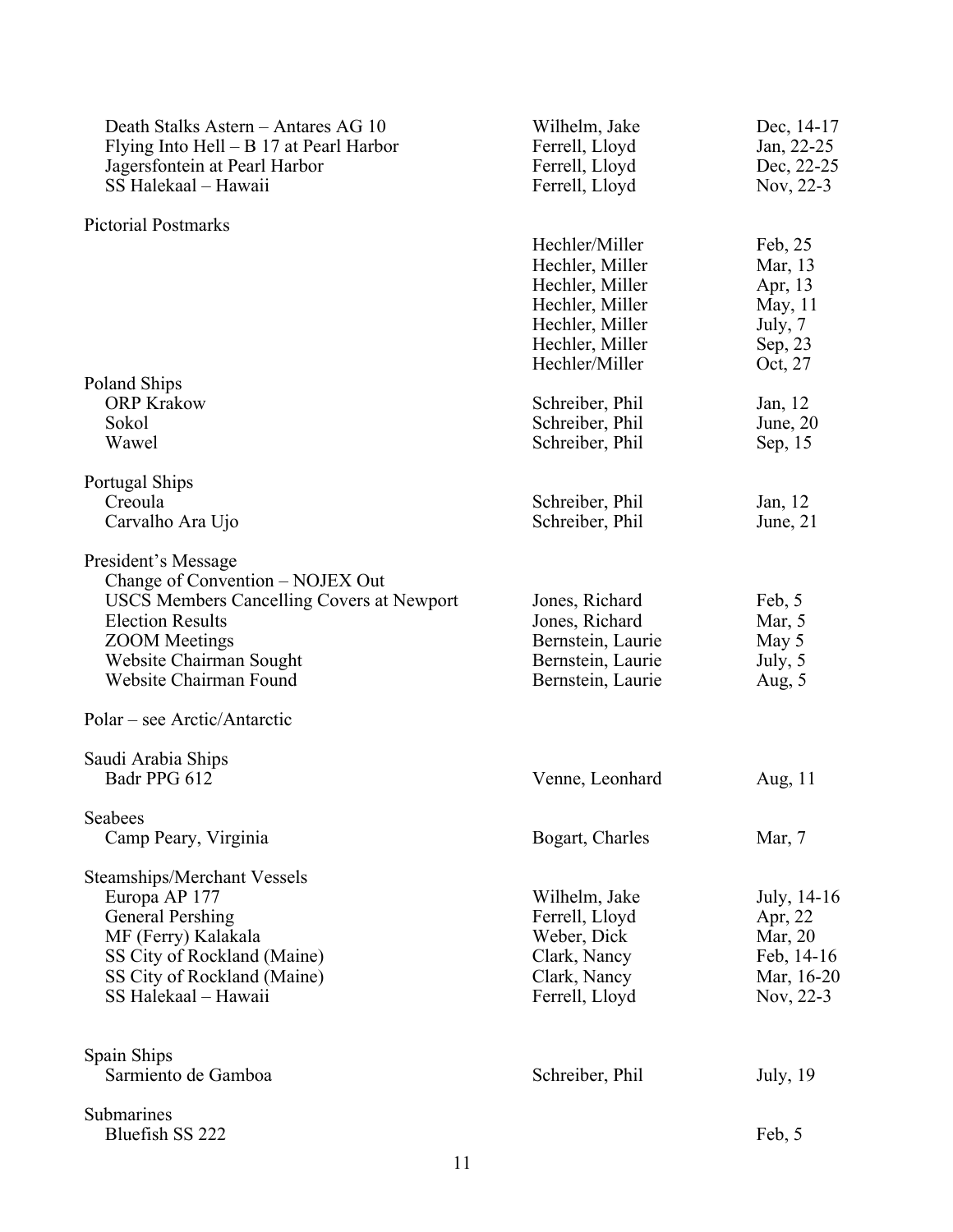| Cochino SS 345 Launch Covers                                                                                                             | Raddi, Al                                                    | Mar, 26                                                         |
|------------------------------------------------------------------------------------------------------------------------------------------|--------------------------------------------------------------|-----------------------------------------------------------------|
| Cod SS 224<br>Nautilus SSN 751<br><b>Newport News Collision</b><br>Seawolf SSN 575<br>Stingray SS 186<br>Unique Memories Nevada SSBN 773 | Young, John<br>Sink, Elgin<br>Young, John<br>Venne, Leonhard | Sep, 14<br>Dec, $8$<br>Apr, 19<br>Dec 8<br>June, 5<br>Sep, $21$ |
| Submersibles<br>Sea Cliff DSV 4                                                                                                          |                                                              |                                                                 |
| The New Alvin $-$ DSRV 2                                                                                                                 | Hayes, Edwin<br>Hayes. Edwin                                 | Apr, 27<br>Sep, 24-27                                           |
| The Story Behind the Cover                                                                                                               |                                                              |                                                                 |
| Oregon BB 3                                                                                                                              | Ferrell. Lloyd                                               | Mar, 22-25                                                      |
| Oregon BB 3                                                                                                                              | Ferrell, Lloyd                                               | Apr, 20-22                                                      |
| Oregon – Berthed at Portland                                                                                                             | Ferrell, Lloyd                                               | Oct, 22-24                                                      |
| <b>USCGC Taney WPG 37</b>                                                                                                                | Ferrell, Lloyd                                               | May, 22-6                                                       |
|                                                                                                                                          |                                                              |                                                                 |
| Nevada BB 36                                                                                                                             | Ferrell, Lloyd                                               | Aug, 23-4                                                       |
| Tennessee BB 43 Heading Home                                                                                                             | Ferrell, Lloyd                                               | July, 22-4                                                      |
| Tennessee BB 43 Part II                                                                                                                  | Ferrell, Lloyd                                               | Sep, 22-3                                                       |
| <b>USMC</b>                                                                                                                              |                                                              |                                                                 |
| Col John Glenn - Friendship 7                                                                                                            | Wilhelm, Jake                                                | May 19-21                                                       |
| <b>USN</b>                                                                                                                               |                                                              |                                                                 |
| FY 22 Projected Ship Inactivation                                                                                                        |                                                              | Sep, 14                                                         |
| The Dairy Farm                                                                                                                           | Nazak, Phillip                                               | Nov, $20$                                                       |
| Naming Ships                                                                                                                             | Jones, Richard                                               | Feb, 4                                                          |
| Naval Academy Dairy                                                                                                                      | Nazak, Phillip                                               | Nov, $1$                                                        |
| Ships Decommissioning Schedule                                                                                                           | Bogart, Charles                                              | July, 6                                                         |
| The Stoey Behind the Certificate                                                                                                         | Dick, Mel                                                    | Sep, 12-14                                                      |
|                                                                                                                                          |                                                              |                                                                 |
| Universal Ship Cancellation Society (USCS)                                                                                               |                                                              |                                                                 |
| 2020 Recruiting Results<br><b>Election Results</b>                                                                                       |                                                              | Jan, 6                                                          |
|                                                                                                                                          | Mikulka, Greg                                                | Mar, 9                                                          |
| Membership Renewal                                                                                                                       | Ferrell, Lloyd                                               | Feb, 6                                                          |
| Membership Renewals                                                                                                                      | Ferrell, Lloyd                                               | Nov 6                                                           |
| Sales Circuit                                                                                                                            | Milstein, Stewart                                            | May, 6                                                          |
| <b>ZOOM</b> Auction                                                                                                                      | Ferrell, Lloyd                                               | Nov, $7$                                                        |
|                                                                                                                                          |                                                              |                                                                 |
| <b>USCS Awards</b>                                                                                                                       |                                                              |                                                                 |
| Honeyman Awards                                                                                                                          | Beirne, John                                                 | Apr, $6$                                                        |
| <b>USCS</b> Catalog                                                                                                                      |                                                              |                                                                 |
| Reference Collection #2                                                                                                                  |                                                              | Aug, 17                                                         |
| <b>USCS Chapters</b>                                                                                                                     |                                                              |                                                                 |
| New Jersey Chapter 90 – Columbus Day                                                                                                     | Schreiber, Phil                                              | Oct, 25                                                         |
| Reagan Chapter                                                                                                                           | Dick, Mel                                                    | July, 12                                                        |
|                                                                                                                                          |                                                              |                                                                 |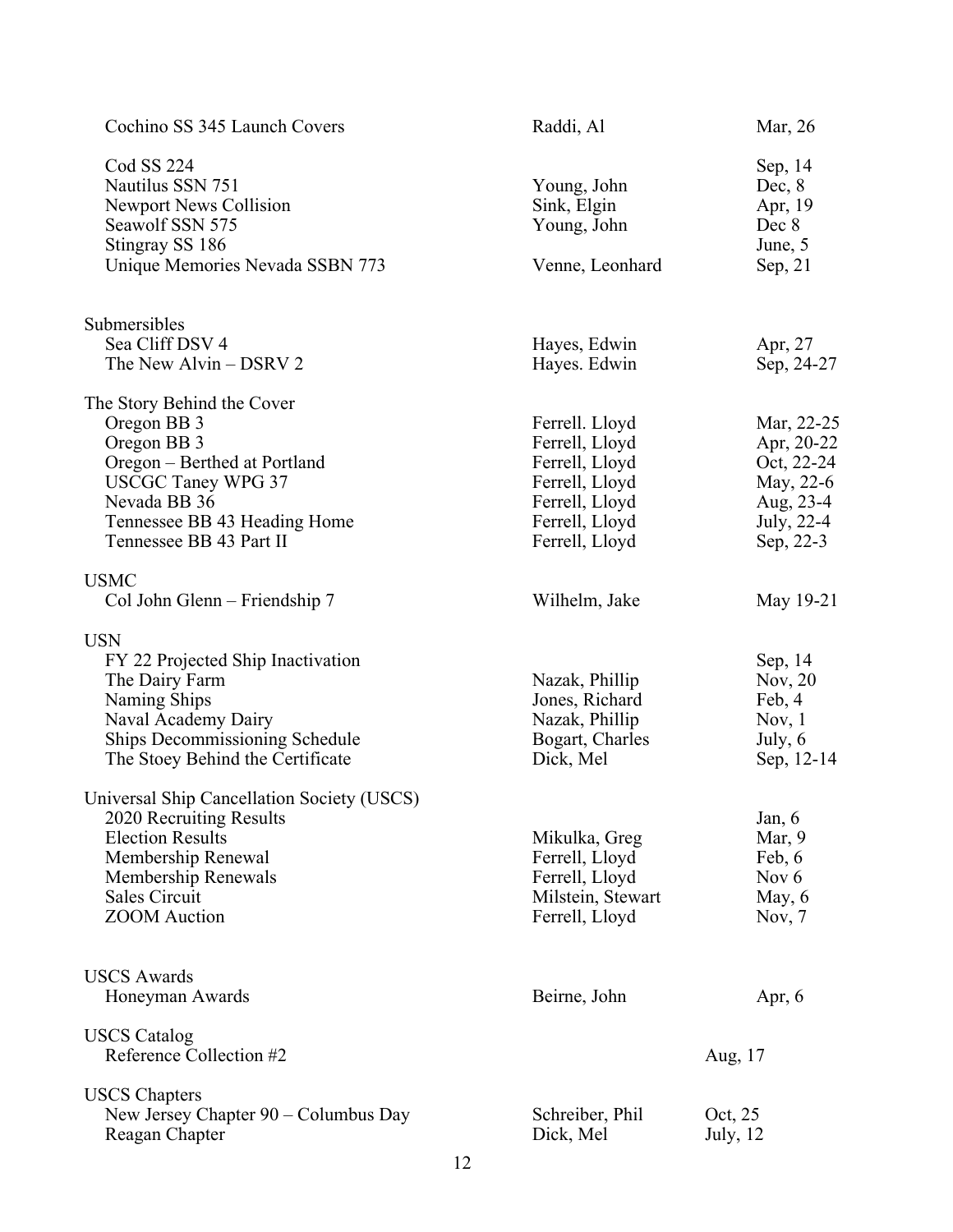| Reagan Chapter – Youth Stamp Fair<br>Pearl Harbor Chapter 112<br>Peral Harbor 112<br><b>SEAPEX Meeting</b><br><b>SEAPEX Meeting</b>                                                                                                                                                                                                                                                                                          | Dick, Mel<br>Ferrell, Lloyd<br>Ferrell, Lloyd<br>Ferrell, Lloyd<br>Ferrell, Lloyd                                                                                                                     | Dec, $11$<br>June, 11<br>Aug, $7$<br>Aug, 7<br>Nov, 11                                                                                                         |
|------------------------------------------------------------------------------------------------------------------------------------------------------------------------------------------------------------------------------------------------------------------------------------------------------------------------------------------------------------------------------------------------------------------------------|-------------------------------------------------------------------------------------------------------------------------------------------------------------------------------------------------------|----------------------------------------------------------------------------------------------------------------------------------------------------------------|
| <b>USCS Data Sheets</b><br>Operation Blacklist – TF 78<br>Reference Collection #2                                                                                                                                                                                                                                                                                                                                            | Milstein, Stewart                                                                                                                                                                                     | Jan, $21$<br>Aug, 17                                                                                                                                           |
| <b>USCS</b> Convention<br>2021 BOD Meeting<br>2021 Convention BALPEX<br><b>BALPEX Covers</b><br><b>Naval Cover Exhibits</b><br><b>Synopsis</b>                                                                                                                                                                                                                                                                               | Shay, Steve<br>Shay, Steve<br>Shay, Steve<br>Ferrell, Lloyd                                                                                                                                           | Oct, 10-11<br>May, 11<br>Oct, $1$<br>Oct, $7$<br>Oct, 8-9                                                                                                      |
| <b>USCS Website</b><br>Going Live<br>Website is Live<br>Transition                                                                                                                                                                                                                                                                                                                                                           | Ferrell, Lloyd<br>Ferrell, Lloyd<br>Ferrell, Lloyd                                                                                                                                                    | Aug, 12<br>Sep, 7<br>Oct, 7                                                                                                                                    |
| <b>United States Postal Service</b><br><b>USPS Ship Event Address List</b><br>FPO List of Navy Ships<br><b>USNS/MSC Mailing Addresses</b>                                                                                                                                                                                                                                                                                    |                                                                                                                                                                                                       | Jan, 14-15<br>Jan, 16-17<br>Feb, 13                                                                                                                            |
| War, Vietnam<br>Operation End Sweep -                                                                                                                                                                                                                                                                                                                                                                                        | Lamb, Bob                                                                                                                                                                                             | Feb, 11                                                                                                                                                        |
| War, World War I<br>"Have Arrived Safely Overseas"<br>Olympia C 6 – Unknown Soldier<br>The US Navy's Railway Gun                                                                                                                                                                                                                                                                                                             | Nazak, Phillip<br>Schreiber, Phil<br>Lamb, Bob                                                                                                                                                        | Nov, 24-25<br>Dec, 7<br>Aug, 11                                                                                                                                |
| War, World War II<br>Death Stalks Astern - Antares AG 10<br>Flying Into Hell $- B 17$ at Pearl Harbor<br>Greer DD 145 Incident<br>Guadalcanal – WW II Naval Battle<br><b>Heart Mountain War Relocation</b><br>Icarus as Hero WPC 110<br>Marblehead CL 12 - Back from Hell<br>M/S Bloemfontein<br>The Legacy of W.G. Crosby<br>The Legacy of W.G. Crosby<br>Maumee – Greenland Filling Station<br>Operation Blacklist – TF 78 | Wilhelm, Jake<br>Ferrell, Lloyd<br>Wilhelm, Jake<br>Hayes, Edwin<br>Milstien, Stewart<br>Wilhelm, Jake<br>Wilhelm, Jake<br>Ferrell, Lloyd<br>Dick, Mel<br>Dick, Mel<br>Lamb, Bob<br>Milstein, Stewart | Dec, 14-17<br>Jan, 22-25<br>Apr $16-19$<br>Apr, 24-27<br>Mar, 27<br>Aug, 25-27<br>Nov, 12-16<br>June, 22-24<br>Feb, 17-19<br>May, 12-14<br>June, 25<br>Jan, 21 |